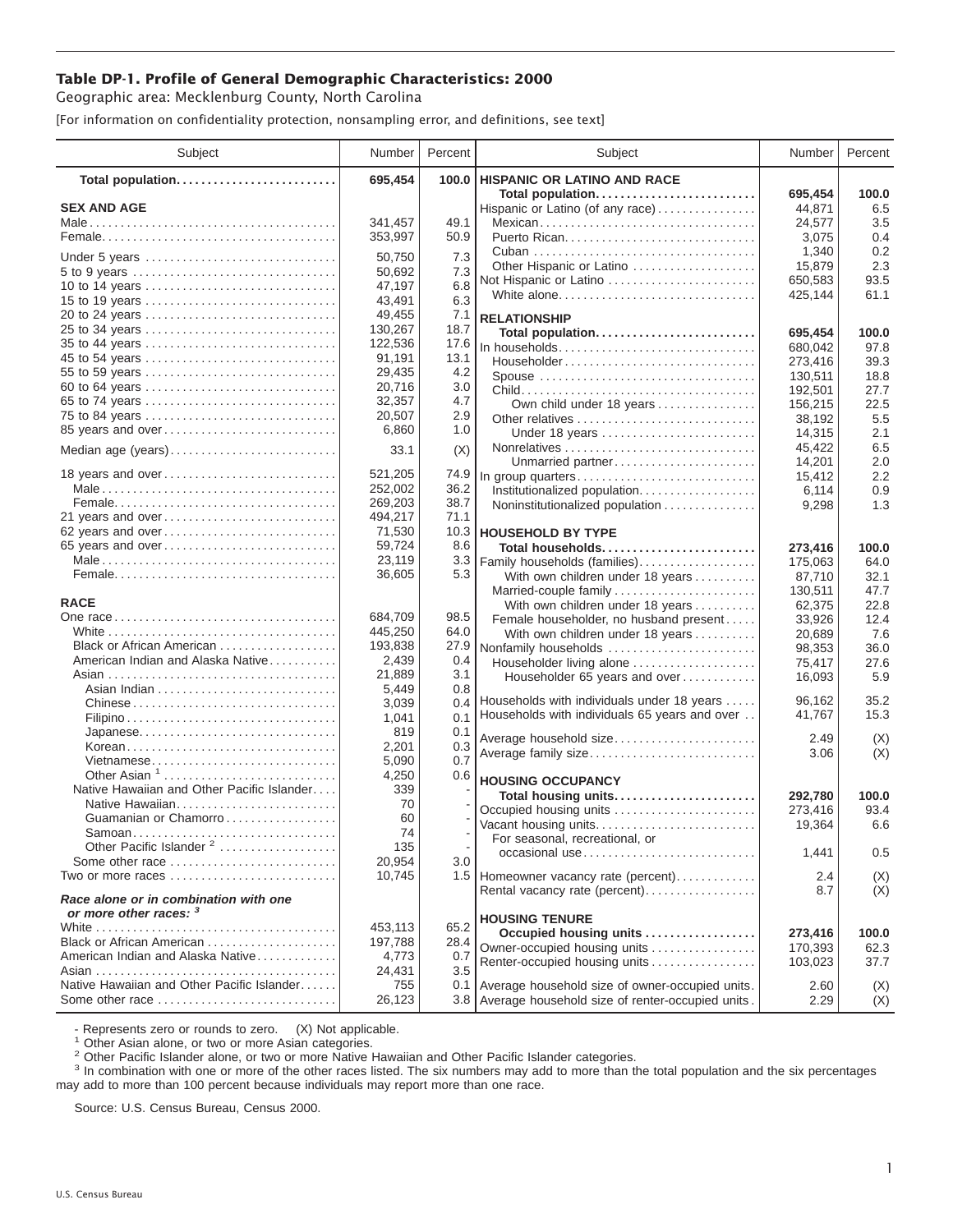## **Table DP-2. Profile of Selected Social Characteristics: 2000**

Geographic area: Mecklenburg County, North Carolina

[Data based on a sample. For information on confidentiality protection, sampling error, nonsampling error, and definitions, see text]

| Subject                                     | Number          | Percent | Subject                                                                                 | Number        | Percent    |
|---------------------------------------------|-----------------|---------|-----------------------------------------------------------------------------------------|---------------|------------|
| <b>SCHOOL ENROLLMENT</b>                    |                 |         | <b>NATIVITY AND PLACE OF BIRTH</b>                                                      |               |            |
| Population 3 years and over                 |                 |         | Total population                                                                        | 695,454       | 100.0      |
| enrolled in school                          | 183,309         |         |                                                                                         | 627,105       | 90.2       |
| Nursery school, preschool                   | 15,832          | 8.6     | Born in United States                                                                   | 620,463       | 89.2       |
| Kindergarten                                | 10,081          | 5.5     | State of residence                                                                      | 321,093       | 46.2       |
| Elementary school (grades 1-8)              | 80,072          | 43.7    | Different state                                                                         | 299,370       | 43.0       |
| High school (grades $9-12$ )                | 34,862          | 19.0    | Born outside United States                                                              | 6,642         | 1.0        |
| College or graduate school                  | 42,462          | 23.2    | Foreign born                                                                            | 68,349        | 9.8        |
|                                             |                 |         | Entered 1990 to March 2000                                                              | 42.428        | 6.1        |
| <b>EDUCATIONAL ATTAINMENT</b>               |                 |         | Naturalized citizen                                                                     | 19,810        | 2.8        |
| Population 25 years and over                | 455,163         | 100.0   |                                                                                         | 48,539        | 7.0        |
| Less than 9th grade                         | 20,152          | 4.4     |                                                                                         |               |            |
| 9th to 12th grade, no diploma               | 42,541          | 9.3     | <b>REGION OF BIRTH OF FOREIGN BORN</b>                                                  |               |            |
| High school graduate (includes equivalency) | 90,543          | 19.9    | Total (excluding born at sea)                                                           | 68,349        | 100.0      |
| Some college, no degree                     | 102,244         | 22.5    |                                                                                         | 9,469         | 13.9       |
| Associate degree                            | 30,726          | 6.8     |                                                                                         | 18,392        | 26.9       |
| Bachelor's degree                           | 121,256         | 26.6    |                                                                                         | 5,096         | 7.5<br>0.5 |
| Graduate or professional degree             | 47,701          | 10.5    |                                                                                         | 342<br>33,060 | 48.4       |
| Percent high school graduate or higher      | 86.2            | (X)     | Northern America                                                                        | 1,990         | 2.9        |
| Percent bachelor's degree or higher         | 37.1            | (X)     |                                                                                         |               |            |
|                                             |                 |         | <b>LANGUAGE SPOKEN AT HOME</b>                                                          |               |            |
| <b>MARITAL STATUS</b>                       |                 |         | Population 5 years and over                                                             | 645,187       | 100.0      |
| Population 15 years and over                | 546,930         | 100.0   | English only                                                                            | 560,787       | 86.9       |
| Never married                               | 165,927         | 30.3    | Language other than English                                                             | 84,400        | 13.1       |
| Now married, except separated               | 289,839         | 53.0    | Speak English less than "very well"                                                     | 43,326        | 6.7        |
| Separated                                   | 15,149          | 2.8     | Spanish                                                                                 | 45,064        | 7.0        |
|                                             | 26,765          | 4.9     | Speak English less than "very well"                                                     | 27,528        | 4.3        |
|                                             | 22,025          | 4.0     | Other Indo-European languages                                                           | 18,860        | 2.9        |
|                                             | 49,250          | 9.0     | Speak English less than "very well"                                                     | 5,835         | 0.9        |
|                                             | 29,530          | 5.4     | Asian and Pacific Island languages                                                      | 14,546        | 2.3        |
|                                             |                 |         | Speak English less than "very well"                                                     | 8,129         | 1.3        |
| <b>GRANDPARENTS AS CAREGIVERS</b>           |                 |         | <b>ANCESTRY</b> (single or multiple)                                                    |               |            |
| Grandparent living in household with        |                 |         | Total population                                                                        | 695,454       | 100.0      |
| one or more own grandchildren under         |                 | 100.0   | Total ancestries reported                                                               | 678,136       | 97.5       |
| Grandparent responsible for grandchildren   | 12,698<br>5,985 | 47.1    |                                                                                         | 3,930         | 0.6        |
|                                             |                 |         |                                                                                         | 2,210         | 0.3        |
| <b>VETERAN STATUS</b>                       |                 |         |                                                                                         | 1,143         | 0.2        |
| Civilian population 18 years and over       | 521,693         | 100.0   |                                                                                         | 8,168         | 1.2        |
| Civilian veterans                           | 57,551          | 11.0    | $English \dots \dots \dots \dots \dots \dots \dots \dots \dots \dots \dots \dots \dots$ | 64,799        | 9.3        |
|                                             |                 |         | French (except Basque) <sup>1</sup>                                                     | 13,581        | 2.0        |
| <b>DISABILITY STATUS OF THE CIVILIAN</b>    |                 |         | French Canadian <sup>1</sup>                                                            | 2,989         | 0.4        |
| NONINSTITUTIONALIZED POPULATION             |                 |         |                                                                                         | 79,015        | 11.4       |
| Population 5 to 20 years                    | 150,349         | 100.0   |                                                                                         | 4,286         | 0.6        |
| With a disability                           | 11,992          | 8.0     |                                                                                         | 2,317         | 0.3        |
| Population 21 to 64 years                   | 432,554         | 100.0   |                                                                                         | 59,872        | 8.6        |
| With a disability                           | 69.309          | 16.0    |                                                                                         | 24,890        | 3.6        |
|                                             | 66.5            | (X)     |                                                                                         | 925           | 0.1        |
| No disability                               | 363,245         | 84.0    | Norwegian                                                                               | 3,726         | 0.5<br>1.7 |
|                                             | 80.9            | (X)     |                                                                                         | 11,573<br>812 | 0.1        |
| Population 65 years and over                | 56,103          | 100.0   |                                                                                         | 4,318         | 0.6        |
| With a disability                           | 22,923          | 40.9    | Scotch-Irish                                                                            | 29,252        | 4.2        |
|                                             |                 |         |                                                                                         | 17,207        | 2.5        |
| <b>RESIDENCE IN 1995</b>                    |                 |         |                                                                                         | 1,405         | 0.2        |
| Population 5 years and over                 | 645,187         | 100.0   | Subsaharan African                                                                      | 9,693         | 1.4        |
| Same house in 1995                          | 281,125         | 43.6    |                                                                                         | 5,181         | 0.7        |
| Different house in the U.S. in 1995         | 337,115         | 52.3    |                                                                                         | 1,406         | 0.2        |
| Same county                                 | 169,944         | 26.3    |                                                                                         | 1,545         | 0.2        |
| Different county                            | 167,171         | 25.9    | United States or American                                                               | 52,162        | 7.5        |
| Same state                                  | 40,972          | 6.4     |                                                                                         | 4,412         | 0.6        |
| Different state                             | 126,199         | 19.6    | West Indian (excluding Hispanic groups)                                                 | 2,957         | 0.4        |
| Elsewhere in 1995                           | 26,947          | 4.2     | Other ancestries                                                                        | 264,362       | 38.0       |

-Represents zero or rounds to zero. (X) Not applicable. 1 The data represent a combination of two ancestries shown separately in Summary File 3. Czech includes Czechoslovakian. French includes Alsatian. French Canadian includes Acadian/Cajun. Irish includes Celtic.

Source: U.S. Bureau of the Census, Census 2000.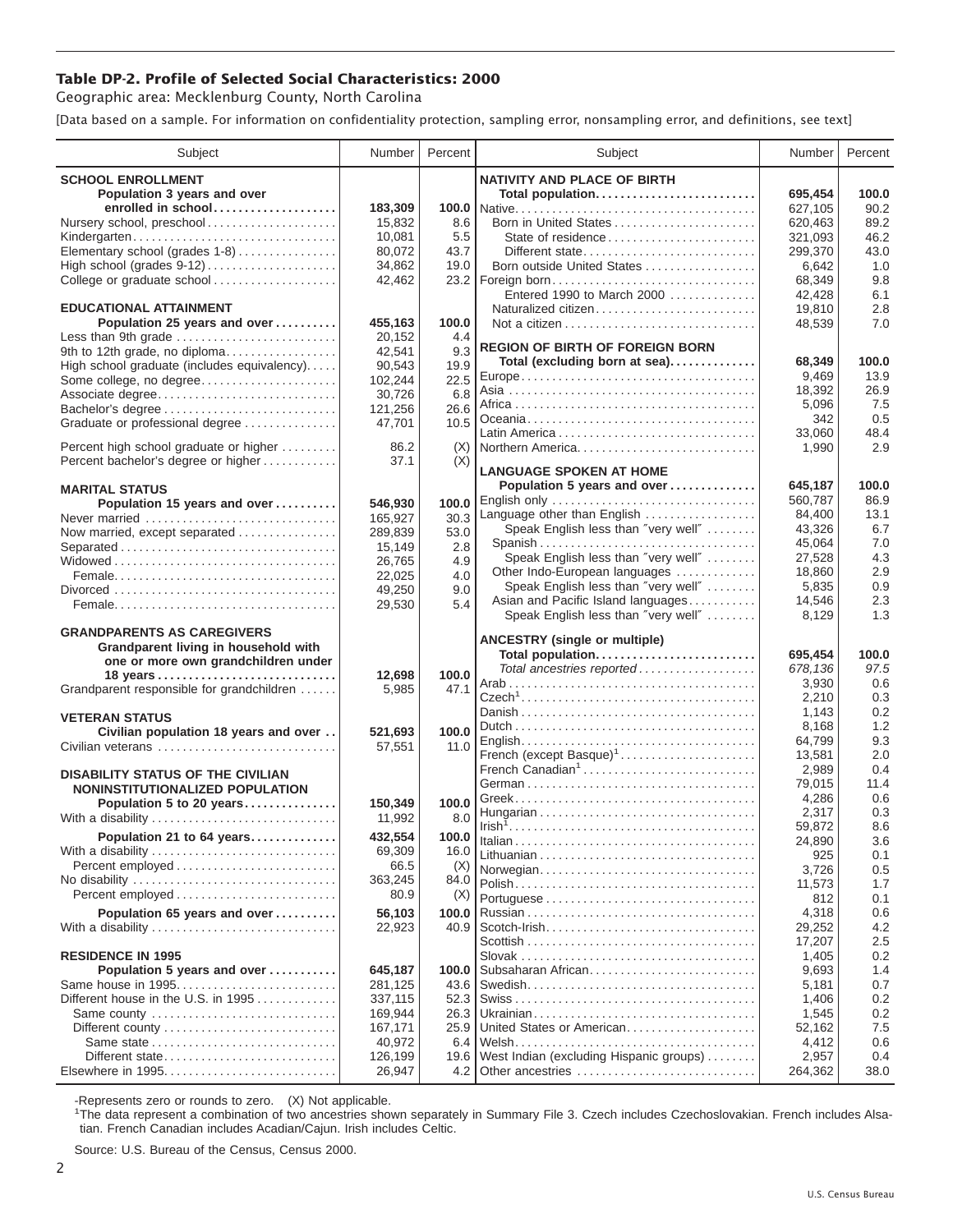## **Table DP-3. Profile of Selected Economic Characteristics: 2000**

Geographic area: Mecklenburg County, North Carolina [Data based on a sample. For information on confidentiality protection, sampling error, nonsampling error, and definitions, see text]

| Subject                                                                                  | Number           | Percent | Subject                                                                                | Number           | Percent     |
|------------------------------------------------------------------------------------------|------------------|---------|----------------------------------------------------------------------------------------|------------------|-------------|
| <b>EMPLOYMENT STATUS</b>                                                                 |                  |         | <b>INCOME IN 1999</b>                                                                  |                  |             |
| Population 16 years and over                                                             | 538.229          | 100.0   | Households                                                                             | 273,561          | 100.0       |
| In labor force                                                                           | 389,714          | 72.4    |                                                                                        | 17,438           | 6.4         |
| Civilian labor force                                                                     | 389,411          |         |                                                                                        | 10,809           | 4.0         |
| Employed                                                                                 | 369,275          |         | 68.6 $\frac{1}{315,000}$ to $\frac{24,999}{2000000}$                                   | 27,688           | 10.1        |
|                                                                                          |                  |         |                                                                                        |                  | 12.5        |
|                                                                                          | 20,136           |         |                                                                                        | 34,101           |             |
| Percent of civilian labor force                                                          | 5.2              | (X)     | $\frac{1}{2}$ \$35,000 to \$49,999                                                     | 44,710           | 16.3        |
|                                                                                          | 303              |         | $0.1$ \\$50,000 to \$74,999                                                            | 58,289           | 21.3        |
| Not in labor force                                                                       | 148,515          |         |                                                                                        | 33,355           | 12.2        |
| Females 16 years and over                                                                | 277,144          | 100.0   | \$100,000 to \$149,999                                                                 | 27,381           | 10.0<br>3.2 |
| In labor force                                                                           | 181,074          | 65.3    | \$150,000 to \$199,999                                                                 | 8,712            |             |
| Civilian labor force                                                                     | 181,004          | 65.3    | \$200,000 or more                                                                      | 11.078           | 4.0         |
|                                                                                          | 170,772          | 61.6    | Median household income (dollars)                                                      | 50,579           | (X)         |
| Own children under 6 years                                                               | 57,563           | 100.0   | With earnings                                                                          | 242,475          | 88.6        |
| All parents in family in labor force                                                     | 33,166           | 57.6    | Mean earnings (dollars) <sup>1</sup>                                                   | 67,125           | (X)         |
|                                                                                          |                  |         | With Social Security income                                                            | 47,194           | 17.3        |
| <b>COMMUTING TO WORK</b>                                                                 |                  |         | Mean Social Security income $(dollars)^1$                                              | 11,376           | (X)         |
| Workers 16 years and over                                                                | 362,991          | 100.0   | With Supplemental Security Income                                                      | 6,757            | 2.5         |
| Car, truck, or van - - drove alone                                                       | 287,663          | 79.2    | Mean Supplemental Security Income                                                      |                  |             |
| Car, truck, or van - - carpooled                                                         | 45,473           | 12.5    | $\text{(dollars)}^1 \dots \dots \dots \dots \dots \dots \dots \dots \dots \dots \dots$ | 6,248            | (X)         |
| Public transportation (including taxicab)                                                | 9,331            |         | 2.6 With public assistance income                                                      | 6,272            | 2.3         |
|                                                                                          | 5,097            | 1.4     | Mean public assistance income $(dollars)1 \ldots$ .                                    | 2,631            | (X)         |
| Other means                                                                              | 3,115            |         | 0.9 With retirement income                                                             | 32.878           | 12.0        |
| Worked at home                                                                           | 12,312           | 3.4     | Mean retirement income $(dollars)1$                                                    | 17,393           | (X)         |
| Mean travel time to work $(minutes)^1$                                                   | 26.0             | (X)     | Families                                                                               |                  | 100.0       |
| <b>Employed civilian population</b>                                                      |                  |         | Less than \$10,000                                                                     | 176,621<br>7,336 | 4.2         |
| 16 years and over                                                                        | 369,275          |         |                                                                                        | 5,088            | 2.9         |
| <b>OCCUPATION</b>                                                                        |                  |         | \$15,000 to \$24,999                                                                   | 14,190           | 8.0         |
| Management, professional, and related                                                    |                  |         | \$25,000 to \$34,999                                                                   | 17,010           | 9.6         |
|                                                                                          | 145,990          |         |                                                                                        | 26,032           | 14.7        |
| Service occupations                                                                      | 44,376           |         |                                                                                        | 40,697           | 23.0        |
| Sales and office occupations                                                             | 107,934          |         |                                                                                        | 26,111           | 14.8        |
| Farming, fishing, and forestry occupations                                               | 452              |         |                                                                                        | 23,051           | 13.1        |
| Construction, extraction, and maintenance                                                |                  |         | \$150,000 to \$199,999                                                                 | 7,428            | 4.2         |
| occupations                                                                              | 29,585           |         | 8.0 \$200,000 or more                                                                  | 9,678            | 5.5         |
| Production, transportation, and material moving                                          |                  |         | Median family income (dollars)                                                         | 60,608           | (X)         |
| occupations                                                                              | 40,938           | 11.1    |                                                                                        |                  |             |
|                                                                                          |                  |         | Per capita income $(dollars)1$                                                         | 27,352           | (X)         |
| <b>INDUSTRY</b>                                                                          |                  |         | Median earnings (dollars):                                                             |                  |             |
| Agriculture, forestry, fishing and hunting,                                              |                  |         | Male full-time, year-round workers                                                     | 40,934           | (X)         |
|                                                                                          | 843              | 0.2     | Female full-time, year-round workers                                                   | 30,100           | (X)         |
|                                                                                          | 26,883           | 7.3     |                                                                                        | Number           | Percent     |
| Manufacturing                                                                            | 39.616           | 10.7    |                                                                                        | below            | below       |
| Wholesale trade                                                                          | 18,210           | 4.9     |                                                                                        | poverty          | poverty     |
|                                                                                          | 40,080           | 10.9    | Subject                                                                                | level            | level       |
| Transportation and warehousing, and utilities                                            | 22,062           | $6.0\,$ |                                                                                        |                  |             |
|                                                                                          | 13,465           | 3.6     |                                                                                        |                  |             |
| Finance, insurance, real estate, and rental and                                          |                  |         | <b>POVERTY STATUS IN 1999</b>                                                          |                  |             |
|                                                                                          | 53,811           | 14.6    | Families                                                                               | 11,572           | 6.6         |
| Professional, scientific, management, adminis-<br>trative, and waste management services |                  | 11.7    | With related children under 18 years                                                   | 8,917            | 9.3         |
| Educational, health and social services                                                  | 43,212<br>58,456 | 15.8    | With related children under 5 years                                                    | 4,512            | 11.2        |
| Arts, entertainment, recreation, accommodation                                           |                  |         | Families with female householder, no                                                   |                  |             |
| and food services                                                                        | 28,896           | 7.8     | husband present                                                                        | 6,528            | 19.9        |
| Other services (except public administration)                                            | 15,775           | 4.3     | With related children under 18 years                                                   | 5,649            | 24.2        |
| Public administration                                                                    | 7,966            | 2.2     | With related children under 5 years                                                    | 2,748            | 34.6        |
|                                                                                          |                  |         |                                                                                        |                  |             |
| <b>CLASS OF WORKER</b>                                                                   |                  |         | Individuals                                                                            | 62,652           | 9.2         |
| Private wage and salary workers                                                          | 315,311          |         | 85.4 18 years and over                                                                 | 42,227           | 8.3         |
| Government workers                                                                       | 34,890           | 9.4     | 65 years and over                                                                      | 5,193            | 9.3         |
| Self-employed workers in own not incorporated                                            |                  |         | Related children under 18 years                                                        | 19,658           | 11.5        |
|                                                                                          | 18,241           | 4.9     | Related children 5 to 17 years                                                         | 13,653           | 11.3        |
| Unpaid family workers                                                                    | 833              | 0.2     | Unrelated individuals 15 years and over                                                | 22,842           | 16.3        |

-Represents zero or rounds to zero. (X) Not applicable.

<sup>1</sup>If the denominator of a mean value or per capita value is less than 30, then that value is calculated using a rounded aggregate in the numerator. See text.

Source: U.S. Bureau of the Census, Census 2000.